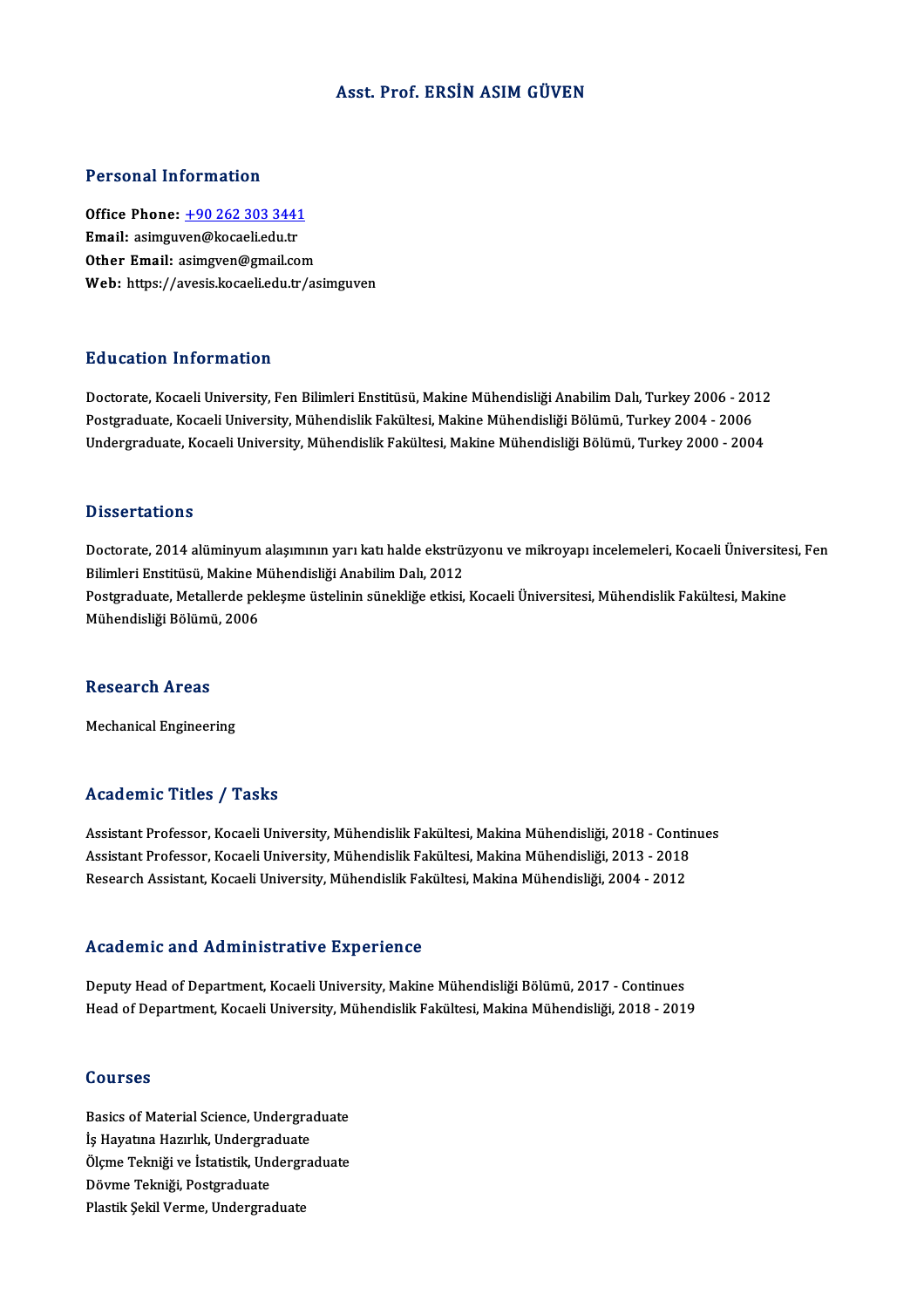## Advising Theses

Advising Theses<br>Güven E. A. , ÖRÜMCEK AYAKLI HAVAİ İŞ PLATFORMLARINDA YÜK KAPASİTESİNİN TASARIM DEĞİŞKENLERİNE ETKİSİ,<br>Pestaraduata Ö ÜRÇÜN(Student), 2019 rra vising i nosos<br>Güven E. A. , ÖRÜMCEK AYAKLI HAVAİ İ.<br>Postgraduate, Ö.ÜRGÜN(Student), 2019 Postgraduate, Ö.ÜRGÜN(Student), 2019<br>Jury Memberships

Post Graduate, Post Graduate, Kocaeli Üniversitesi, December, 2020

# Post Graduate, Post Graduate, Rocaell Universitesi, December, 2020<br>Articles Published in Journals That Entered SCI, SSCI and AHCI Indexes

| Articles Published in Journals That Entered SCI, SSCI and AHCI Indexes |                                                                                                                  |
|------------------------------------------------------------------------|------------------------------------------------------------------------------------------------------------------|
| L.                                                                     | Effects of cutting temperature and process optimization in drilling of GFRP composites                           |
|                                                                        | Erturk A. T., Vatansever F., Yarar E., Guven E. A., Sınmazçelik T.                                               |
|                                                                        | JOURNAL OF COMPOSITE MATERIALS, vol.55, no.2, pp.235-249, 2021 (Journal Indexed in SCI)                          |
| Н.                                                                     | Effects of Different Heat Treatments on Microstructure, Toughness and Wear Behavior of G-X                       |
|                                                                        | 10CrNiMoNb 18-10 Cast Austenitic Stainless Steel                                                                 |
|                                                                        | Türker M., ERTÜRK A. T., Karakulak E., GÜVEN E. A.                                                               |
|                                                                        | Transactions of the Indian Institute of Metals, vol.71, no.4, pp.1033-1040, 2018 (Journal Indexed in SCI)        |
| III.                                                                   | An Investigation on the Effects of Pre-deformation and Temperature on Thixotropic Microstructure                 |
|                                                                        | of AA2014 Aluminum Alloy                                                                                         |
|                                                                        | <b>GÜVEN E.A.</b>                                                                                                |
|                                                                        | TRANSACTIONS OF THE INDIAN INSTITUTE OF METALS, vol.69, no.4, pp.935-940, 2016 (Journal Indexed in SCI)          |
| IV.                                                                    | Determination of Zr Inoculation Effect on Improving Thermal Resistivity of EC Grade Aluminum                     |
|                                                                        | ERTÜRK A.T., GÜVEN E.A., KARABAY S.                                                                              |
|                                                                        | Transactions of the Indian Institute of Metals, vol.68, no.4, pp.535-541, 2015 (Journal Indexed in SCI)          |
| V.                                                                     | Manufacturing of Al-Zr thermal-resistant alloys for transmission lines                                           |
|                                                                        | ERTÜRK A. T., GÜVEN E. A., KARABAY S.                                                                            |
|                                                                        | Acta Physica Polonica A, vol.127, no.4, pp.1292-1294, 2015 (Journal Indexed in SCI)                              |
| VI.                                                                    | Influence of forging and heat treatment on wear properties of Al-Si and Al-Pb bearing alloys in oil              |
|                                                                        | lubricated conditions                                                                                            |
|                                                                        | FEYZULLAHOĞLU E., ERTÜRK A. T., GÜVEN E. A.                                                                      |
|                                                                        | Transactions of Nonferrous Metals Society of China (English Edition), vol.23, no.12, pp.3575-3583, 2013 (Journal |
|                                                                        | Indexed in SCI)                                                                                                  |
| VII.                                                                   | Enhancement on Al-Mg-Si alloys against failure due to lightning arc occurred in energy transmission              |
|                                                                        | lines                                                                                                            |
|                                                                        | KARABAY S., GÜVEN E.A., ERTÜRK A.T.                                                                              |
|                                                                        | Engineering Failure Analysis, vol.31, pp.153-160, 2013 (Journal Indexed in SCI)                                  |
| VIII.                                                                  | Performance testing of an optical ground wire composite                                                          |
|                                                                        | KARABAY S., GÜVEN E.A., ERTÜRK A.T.                                                                              |
|                                                                        | Materiali in Tehnologije, vol.47, no.1, pp.119-124, 2013 (Journal Indexed in SCI)                                |
| IX.                                                                    | Extrusion of EN AW-2014 alloy in semisolid state                                                                 |
|                                                                        | Birol Y., GÜVEN E.A., Capan L.J.                                                                                 |
|                                                                        | MATERIALS SCIENCE AND TECHNOLOGY, vol.27, no.12, pp.1851-1857, 2011 (Journal Indexed in SCI)                     |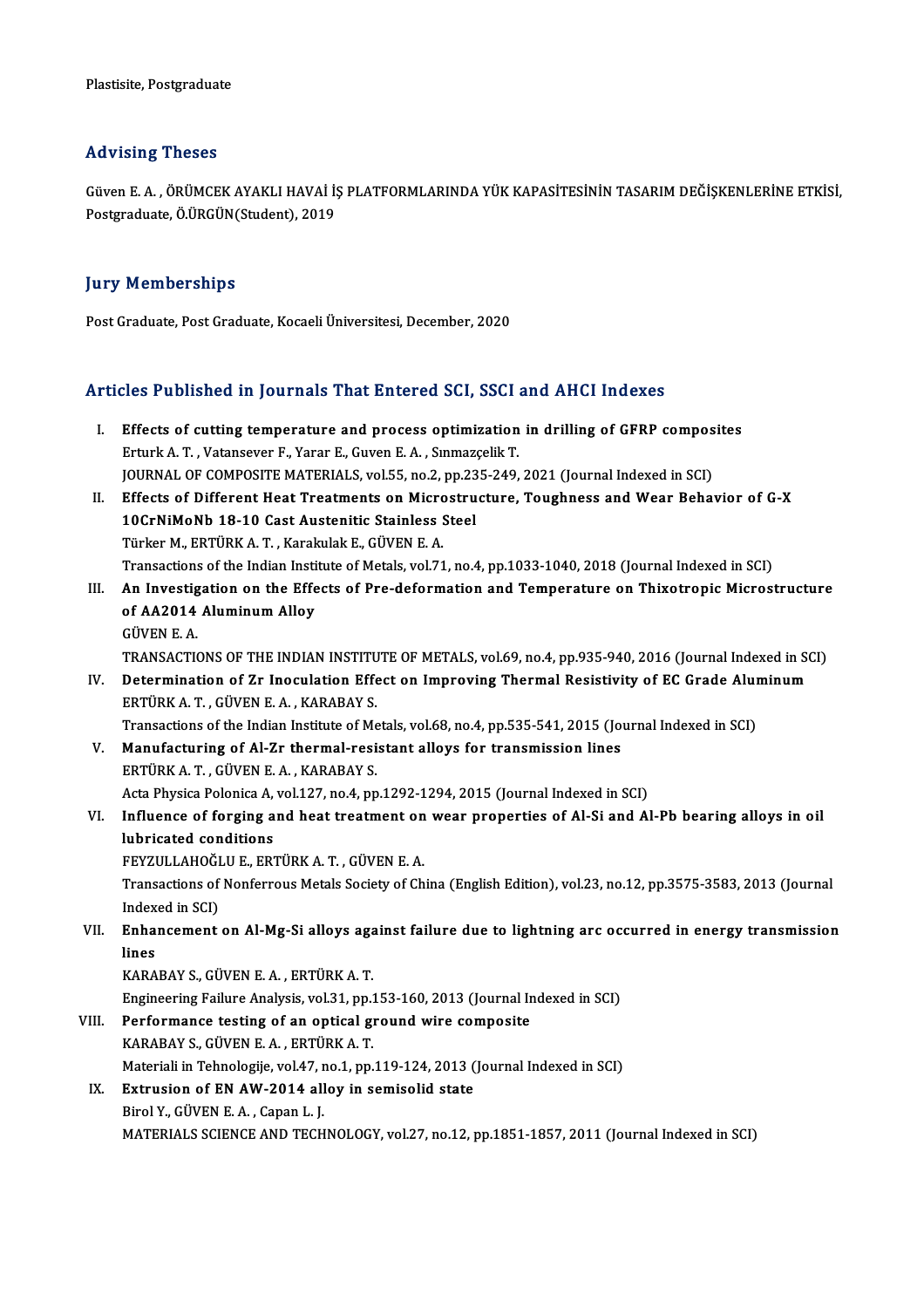# Articles Published in Other Journals

|       | <b>Articles Published in Other Journals</b>                                                                                                                                                                                                                        |
|-------|--------------------------------------------------------------------------------------------------------------------------------------------------------------------------------------------------------------------------------------------------------------------|
| L.    | 1.2379 Soğuk İş Takım Çeliği Delme Zımbalarında AlTiN, TiSiN ve TiN, PVD Kaplamaların Takım<br>Ömrüne Etkisi<br>Günay H., Engin Y., Güven E. A., Sınmazçelik T.                                                                                                    |
| Н.    | Kocaeli Üniversitesi Fen Bilimleri Dergisi, vol.3, no.2, pp.154-159, 2020 (National Refreed University Journal)<br>Paletli Tip Havai Çalışma Platformunun Sonlu Elemanlar Yöntemi Kullanılarak Tasarımı ve Üretimi<br>Ürgün Ö., Güven E. A., Görgen H., Ürgün S.   |
| III.  | Kocaeli Üniversitesi Fen Bilimleri Dergisi, vol.1, no.3, pp.42-46, 2020 (National Refreed University Journal)<br>AN INVESTIGATION ON THE EFFECTS OF ECAP ON THIXOTROPIC MICROSTRUCTURE OF AA7075<br><b>ALUMINUM ALLOY</b>                                          |
|       | Güven E A<br>The Online Journal of Science and Technology , vol.9, no.1, pp.53-56, 2019 (Refereed Journals of Other<br>Institutions)                                                                                                                               |
| IV.   | EŞ KANALLI AÇISAL PRESLEME EKAP YÖNTEMİ VE ALÜMİNYUM ALAŞIMLARINA UYGULANMASI<br>GÜVEN E.A., ERTÜRK A.T.                                                                                                                                                           |
| V.    | Mühendis ve Makina, vol.55, no.656, pp.59-63, 2014 (Other Refereed National Journals)<br>EN AW 2014 alüminyum alaşımının yarı katı fazda mikroyapı ve küreselleşme karakteri<br>GÜVEN E.A., ERTÜRK A.T.                                                            |
| VI.   | Metal Dünyası, vol.12, no.231, pp.78-81, 2012 (Other Refereed National Journals)<br>Transmisyon hatlarını koruyan opgw konstrüksiyonları ve yıldırım düşmelerine karşı tasarım kriteri                                                                             |
|       | KARABAY S., ERTÜRK A. T., GÜVEN E. A.<br>Metal Dünyası, vol.3, no.226, pp.72-77, 2012 (Other Refereed National Journals)                                                                                                                                           |
| VII.  | Ekstrüzyon Mamullerinde Eloksal Sonrası Görülen Bantlı Yapıların Nedenleri<br>KARABAY S., ERTÜRK A. T., GÜVEN E. A.                                                                                                                                                |
| VIII. | Metal Dünyası, vol.10, no.221, pp.106-109, 2011 (Other Refereed National Journals)<br>Ultrasonik Yöntem ile Tahribatsız Malzeme Muayenesi<br>GÜVEN E.A., ERTÜRK A.T.                                                                                               |
| IX.   | Metal Dünyası, vol.11, no.222, pp.108-114, 2011 (Other Refereed National Journals)<br>Kompozit İletken Konstrüksiyonlarında Elastisite E Ve Termik Uzama Katsayısı Parametrelerinin<br>Hesaplanması                                                                |
| X.    | KARABAY S., GÜVEN E. A.<br>Metal Dünyası, vol.1, no.212, pp.124-127, 2011 (Other Refereed National Journals)<br>Uluslararası İletken Piyasalarından Talep Gören Al 59 1120 ve AA 6101 İletken Alaşımları ve Fiziksel                                               |
|       | Özellikleri<br>KARABAY S., GÜVEN E. A.                                                                                                                                                                                                                             |
| XI.   | Metal Dünyası, vol.2, no.213, pp.106-110, 2011 (Other Refereed National Journals)<br>Orta ve Yüksek Gerilim Enerji Kablolarında Çok Telli Alüminyum İletkenlerinin Soğuk Haddeleme<br>İşleminde Ovallik Sorunu ve Önlenmesi<br>KARABAY S., GÜVEN E.A., ERTÜRK A.T. |
| XII.  | Metal Dünyası, vol.9, no.220, pp.96-100, 2011 (Other Refereed National Journals)<br>Metallerde Pekleşme üstelinin hesaplanması ve sünekliğe etkisi<br>GÜVEN E A , ÇAPAN L J                                                                                        |
| XIII. | Metal Dünyası, vol.2, no.165, pp.142-144, 2007 (Other Refereed National Journals)<br>Metallerde pekleşme üstelini etkileyen faktörler<br>GÜVEN E.A., ÇAPAN L.J.                                                                                                    |
|       | Metal Dünyası, vol.11, no.162, pp.198-203, 2006 (Other Refereed National Journals)                                                                                                                                                                                 |
|       | <b>Books &amp; Book Chapters</b>                                                                                                                                                                                                                                   |

## ooks & Book Cha<mark>r</mark><br>I. Plastisite Teorisi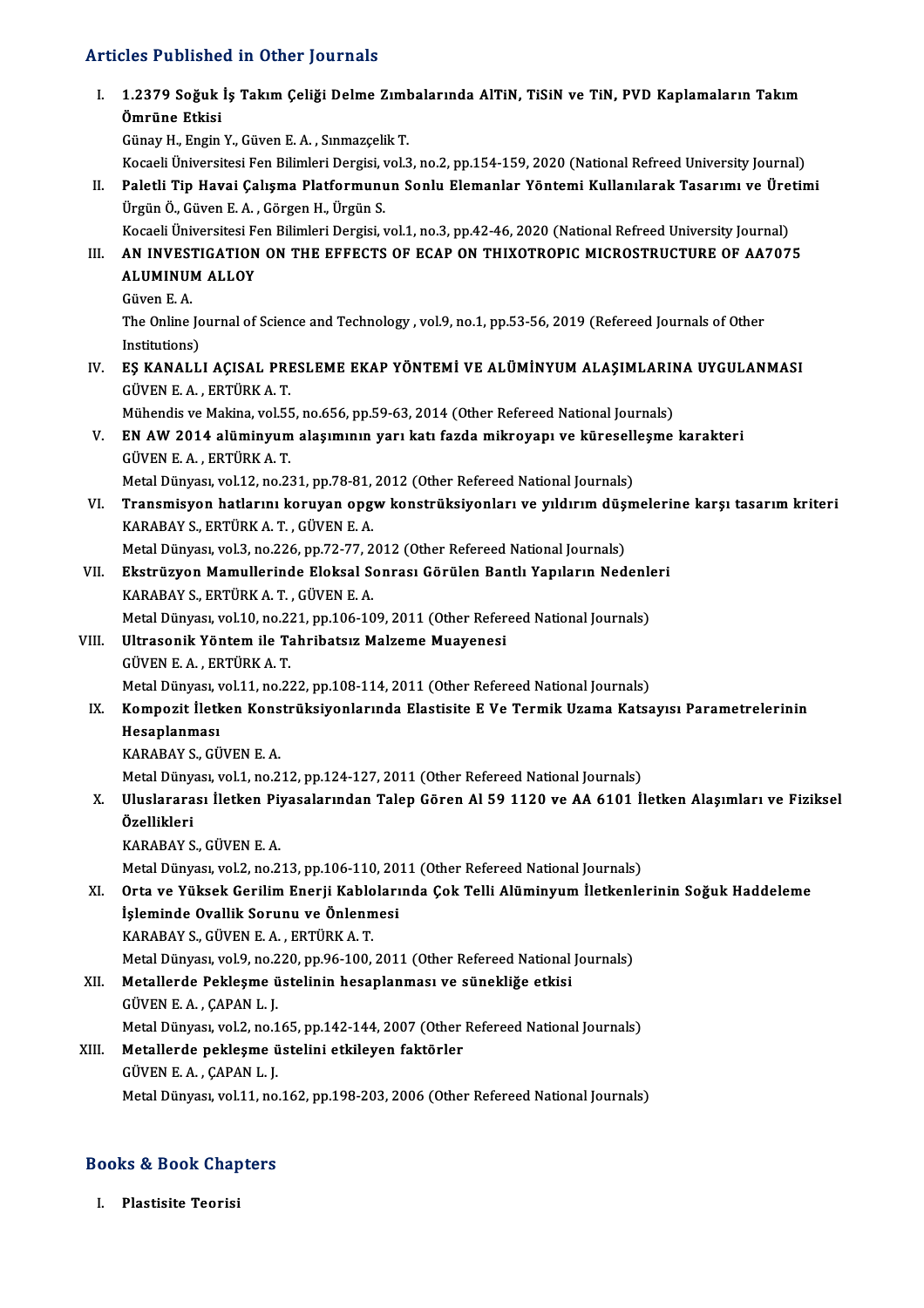ÇapanL.,GüvenE.A. TMMOB Makine Mühendisleri Odası Yayınları, Kocaeli, 2014

# IMMOB Makine Munendisieri Odasi Yayınları, Kocaeli, 2014<br>Refereed Congress / Symposium Publications in Proceedings

| Refereed Congress / Symposium Publications in Proceedings |                                                                                                                                                                                            |  |
|-----------------------------------------------------------|--------------------------------------------------------------------------------------------------------------------------------------------------------------------------------------------|--|
| Ι.                                                        | Micro Diameter Aluminum Conductor Wire Manufacturing for Advanced Technology Application<br>ERTÜRK A.T., Ocak N., KARABAY S., Akyüz O., GÜVEN E.A.                                         |  |
| Н.                                                        | 9. ULUSLARARASI ALUMİNYUM SEMPOZYUMU, İstanbul, Turkey, 10 - 11 October 2019, vol.1, pp.341-343<br>MICRO DIAMETER ALUMINUM CONDUCTOR WIRE MANUFACTURING FOR ADVANCED TECHNOLOGY            |  |
|                                                           | <b>APPLICATIONS</b><br>Ertürk A. T., Ocak N., Akyüz O., Karabay S., Güven E. A.                                                                                                            |  |
|                                                           | 9th International Aluminium Symposium, İstanbul, Turkey, 10 - 11 October 2019, pp.341-343                                                                                                  |  |
| III.                                                      | Heat Resistive Aluminum Based Overhead Line Conductors                                                                                                                                     |  |
|                                                           | Ertürk A. T., Ocak N., Binbua İ., Soysal S., Karabay S., Güven E. A.                                                                                                                       |  |
|                                                           | IRDITECH 2019 ULUSLARARASI AR-GE, İNOVASYON VE TEKNOLOJİ YÖNETİMİ KONGRESİ, İstanbul, Turkey, 2 - 03<br>May 2019, pp.549-556                                                               |  |
| IV.                                                       | An Investigation on the Effects of ECAP on Thixotropic Microstructure of AA7075 Aluminum Alloy<br><b>GÜVEN E.A.</b>                                                                        |  |
|                                                           | International Science and Technology Conference, Paris, France, 18 - 20 July 2018, vol.1, pp.91-94                                                                                         |  |
| V.                                                        | Forgability of Aluminum 7075 Alloy in Closed Die                                                                                                                                           |  |
|                                                           | YARAR E., GÜVEN E. A., BALCI E., KARABAY S., ELTUT S. B.                                                                                                                                   |  |
|                                                           | II. INTERNATIONAL ACADEMICRESEARCH CONGRESS, 18 - 21 October 2017                                                                                                                          |  |
| VI.                                                       | Yüksek Sıcaklıklarda Dayanımı Artırılmış Alüminyum İlekten İmalatı                                                                                                                         |  |
|                                                           | ERTÜRK A.T., GÜVEN E.A., KARABAY S., Uncu Ü.G., Binbuğa İ.                                                                                                                                 |  |
| VII.                                                      | 8.Alüminyum Sempozyumu, İstanbul, Turkey, 5 - 06 October 2017, vol.1, pp.286-289<br>The effects on the surface roughness of Tool coating in Drilling of AA6061-T6                          |  |
|                                                           | YARAR E, KARABAY S, GÜVEN E.A.                                                                                                                                                             |  |
|                                                           | III International Conference on Engineering an Natural Science, Budapest, Hungary, 3 - 07 May 2017, vol.2, pp.546                                                                          |  |
| VIII.                                                     | Forging Analysis Of AA2014 Alloy Under Different Conditions By Using Finite Elements Method<br>GÜVEN E.A., YARAR E., KARABAY S.                                                            |  |
|                                                           | III International Conference on Engineering an Natural Science, Budapest, Hungary, 3 - 07 May 2017, vol.2, pp.238                                                                          |  |
| IX.                                                       | Effect of Ultrasonic Melt Treatment on the Hardness of AA7075 Aluminum Alloy                                                                                                               |  |
|                                                           | VATANSEVER F., ERTÜRK A. T., GÜVEN E. A., KARABAY S.                                                                                                                                       |  |
| Х.                                                        | III International Conference on Engineering an Natural Sciences, Budapest, Hungary, 3 - 07 May 2017, vol.2, pp.177<br>Grain Refinement Of AA2014 Aluminum Alloy Using Ultrasonic Vibration |  |
|                                                           | VATANSEVER F., GÜVEN E. A., ERTÜRK A. T., KARABAY S.<br>III International Conference on Engineering an Natural Sciences, Budapest, Hungary, 3 - 07 May 2017, vol.2, pp.248                 |  |
| XI.                                                       | EROSIVE WEAR BEHAVIOUR OF AA 2014 ALUMINUM ALLOY IN SEMISOLID MICROSTRUCTURE                                                                                                               |  |
|                                                           | GÜVEN E.A., SINMAZÇELİK T., FİDAN S.                                                                                                                                                       |  |
|                                                           | 16th International Materials Symposium IMSP'2016, Denizli, Turkey, 12 - 14 October 2016, pp.708-716                                                                                        |  |
| XII.                                                      | OTOMOTIV SANAYINDE YARI KATI ŞEKİLLENDİRMENİN YERİ                                                                                                                                         |  |
|                                                           | <b>GÜVEN E A</b>                                                                                                                                                                           |  |
|                                                           | OTOSEM 2015, Turkey, 13 - 14 November 2015                                                                                                                                                 |  |
| XIII.                                                     | Performance testing of an optical ground wire composites designed and manufactured for                                                                                                     |  |
|                                                           | transmission lines and telecommunication systems                                                                                                                                           |  |
|                                                           | KARABAY S., GÜVEN E. A., ERTÜRK A. T.                                                                                                                                                      |  |
|                                                           | 20th Jubilee Conference On Materials and Technology, 18 - 20 October 2012                                                                                                                  |  |
| XIV.                                                      | Transmisyon Hatlarında Kullanılan Çelik Telli Mamullerin Rotary Ekstrüzyon Yöntemiyle Ömürlerinin                                                                                          |  |
|                                                           | Artırılması<br>KARABAY S., GÜVEN E. A., ERTÜRK A. T.                                                                                                                                       |  |
|                                                           |                                                                                                                                                                                            |  |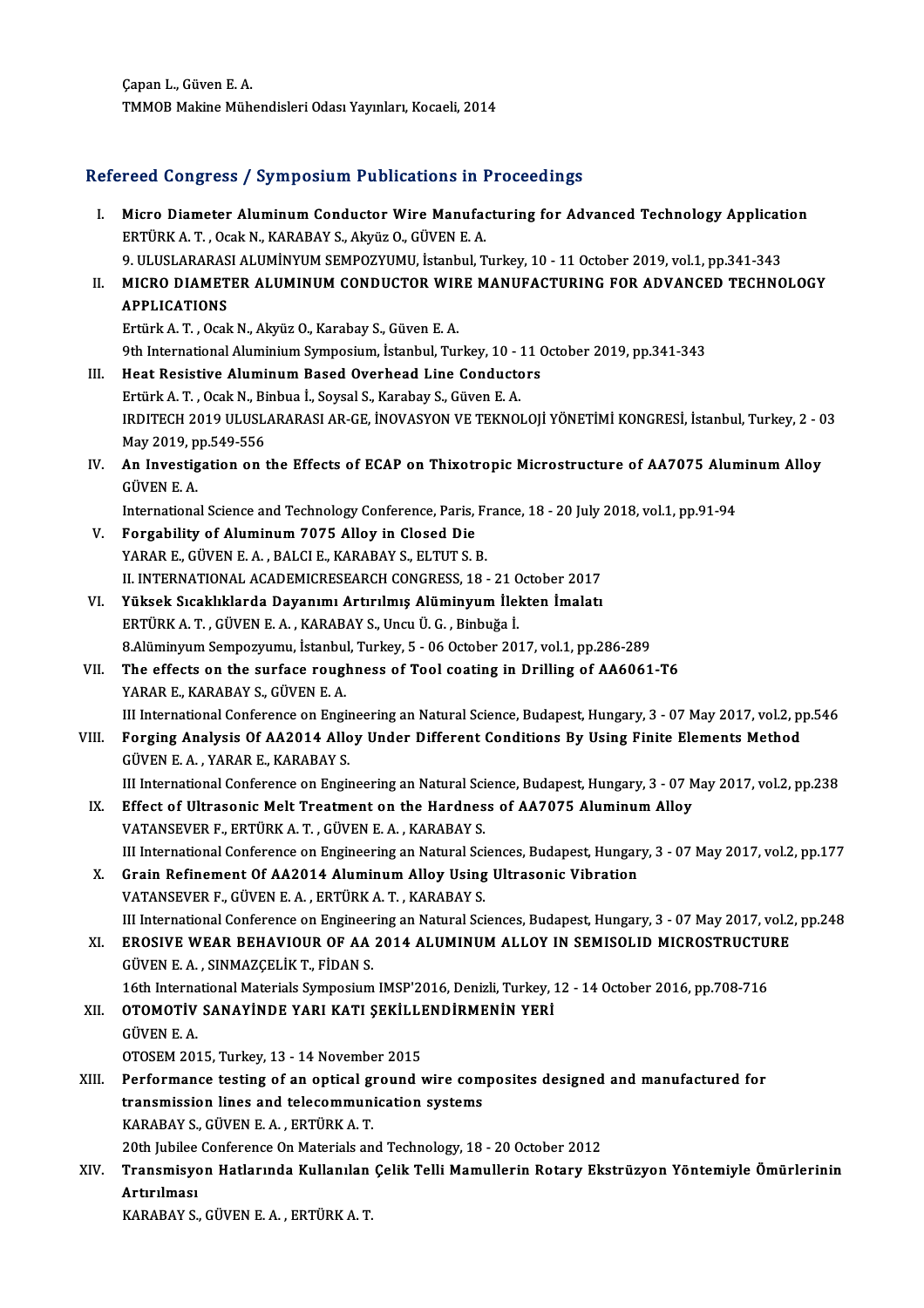International Iron Steel Symposium, Karabük, Turkey, 2 - 04 April 2012, vol.2, pp.651-658<br>Transmisyon hatlanında kullanılan salik telli mamüllarin natany ekstrüsyon yönt

International Iron Steel Symposium, Karabük, Turkey, 2 - 04 April 2012, vol.2, pp.651-658<br>XV. Transmisyon hatlarında kullanılan çelik telli mamüllerin rotary ekstrüzyon yöntemiyle ömürlerinin Internationa<br>Transmisyo<br>artırılması<br>KARARAY S Transmisyon hatlarında kullanılan ç<br>artırılması<br>KARABAY S., GÜVEN E. A. , ERTÜRK A. T.<br>Uluelararesı Demir Gelik Semnezzumu. 2 artırılması<br>KARABAY S., GÜVEN E. A. , ERTÜRK A. T.<br>Uluslararası Demir Çelik Sempozyumu, 2 - 04 April 2012, vol.1, pp.651-658

- XVI. 2014 Alaşımlı Biyetler İle Yarı Katı Halde Ekstrüzyon Denemeleri BİROL Y., GÜVEN E. A., ÇAPAN L. J. 5. Alüminyum Sempozyumu, Turkey, 13 - 14 October 2011, vol.1, pp.144-150 BİROL Y., GÜVEN E. A. , ÇAPAN L. J.<br>5. Alüminyum Sempozyumu, Turkey, 13 - 14 October 2011, vol.1, pp.144-150<br>XVII. Ti6Al4V Alaşımlarında Çentiklerde Süperpozisyon Etkisinin İncelenmesi<br>CÜVEN E.A. SINMAZCELİK T. CÜNAY
- 5. Alüminyum Sempozyumu, Turkey, 13 -<br>Ti6Al4V Alaşımlarında Çentiklerde S<br>GÜVEN E.A., SINMAZÇELİK T., GÜNAY V. Ti6Al4V Alaşımlarında Çentiklerde Süperpozisyon Etkisinin İncelenı<br>GÜVEN E. A. , SINMAZÇELİK T., GÜNAY V.<br>8. Uluslararası Kırılma Konferansı, 7 - 09 November 2007, vol.1, pp.104-114 8. Uluslararası Kırılma Konferansı, 7 - 09 November 2007, vol.1, pp.104-114<br>Supported Projects

Supported Projects<br>GÜVEN E. A. , TEKİN M. Ş. , SOYLU Ş., AYTİMUR E. E. , BOSTANCI G., YILDIRIM K. U. , KARAYER O. O. , Project Supported by<br>Hisbor Edusation Institutions, İstan Yanmalı Matarlar isin Sustumum Tagarımı 2021, Bupporteur I 1998es<br>GÜVEN E. A. , TEKİN M. Ş. , SOYLU Ş., AYTİMUR E. E. , BOSTANCI G., YILDIRIM K. U. , KARAYER O. (<br>Higher Education Institutions, İçten Yanmalı Motorlar için Susturucu Tasarımı, 2021 - Continues<br>Entürk A. GÜVEN E. A. , TEKİN M. Ş. , SOYLU Ş., AYTİMUR E. E. , BOSTANCI G., YILDIRIM K. U. , KARAYER O. O. , Project Supp<br>Higher Education Institutions, İçten Yanmalı Motorlar için Susturucu Tasarımı, 2021 - Continues<br>Ertürk A. T. Higher Education Institutions, İçten Yanmalı Motorlar için Susturucu Tasarımı, 2021 - Continues<br>Ertürk A. T. , Karabay S., Güven E. A. , Uncu Ü. G. , TUBITAK Project, Yüksek Sıcaklıklarda Artırılmış Akım Taşıma<br>Kapasitesin Ertürk A. T. , Karabay S., Güven E. A. , Uncu Ü. G. , TUBITAK Project, Yüksek Sıcaklıklarda Artırılmış Akım Taşıma<br>Kapasitesine Sahip Ec Grade Malzemeleri İmalat Parametrelerinin Sağlanması (Al-Zr Alaşımları), 2016 - 2018<br> Kapasitesine Sahip Ec Grade Malzemeleri İmalat Parametrelerinin Sağlanması (Al-Zr Alaşımları), 2016 - 2018<br>SINMAZÇELİK T., GÜVEN E. A. , TUBITAK Project, 21 METRE KENDİNDEN YÜRÜYÜŞLÜ ALÜMİNYUM SEPET VE FLYBO<br>ELEKTRONİK DON SINMAZÇELİ<br>ELEKTRONİK<br>2015 - 2017<br>CÜVEN E.A ELEKTRONİK DONANIMLI ESNEK ÇALIŞMA ÖZELLİKLİ TELESKOPİKÇALIŞMA PLATFORMLARI GELİŞTİRME PROJESİ,<br>2015 - 2017<br>GÜVEN E. A. , Project Supported by Higher Education Institutions, BİPOLAR PLAKA KANAL TASARIMININ ALİMİNYUM<br>KÖPÜK

2015 - 2017<br>GÜVEN E. A. , Project Supported by Higher Education Institutions, BİPOLAR PLAKA KANAL TASARIMININ ALİMİNY<br>KÖPÜK ESASLI ANOT ELEKTROT KULLANILMASININ DOĞRUDAN METANOL YAKIT PİLİ PERFORMANSI ÜZERİNE<br>FTKİSİNİN İNC GÜVEN E. A. , Project Supported by High<br>KÖPÜK ESASLI ANOT ELEKTROT KULLA<br>ETKİSİNİN İNCELENMESİ, 2015 - 2016<br>CÜVEN E. A. Project Supported by High KÖPÜK ESASLI ANOT ELEKTROT KULLANILMASININ DOĞRUDAN METANOL YAKIT PİLİ PERFORMANSI ÜZERİNE<br>ETKİSİNİN İNCELENMESİ, 2015 - 2016<br>GÜVEN E. A. , Project Supported by Higher Education Institutions, Vicker Sertlik Ölçümü ve Malze

ETKİSİNİN İN<br>GÜVEN E. A. ,<br>2013 - 2014

## Activities in Scientific Journals

Research on Engineering Structures and Materials, Advisory Committee Member, 2021 - Continues

## kesearch on Engineering Structures and Materials, Advisory Co<br>Memberships / Tasks in Scientific Organizations Memberships / Tasks in Scientific Organizations<br>Makine Mühendisleri Odası, Member, 2004 - Continues, Turkey

Makine Mühendisleri Odası, Member, 2004 - Continues, Turkey<br>Scientific Refereeing

Scientific Refereeing<br>TUBITAK Project, 1003 - Priority Areas R&D Projects Support Program, Kocaeli University, Turkey, August 2021<br>PROCEEDINGS OF THE INSTITUTION OF MECHANICAL ENCINEERS BART E JOURNAL OF PROCESS MECHANICAL Betentinie Refereching<br>TUBITAK Project, 1003 - Priority Areas R&D Projects Support Program, Kocaeli University, Turkey, August 2021<br>PROCEEDINGS OF THE INSTITUTION OF MECHANICAL ENGINEERS PART E-JOURNAL OF PROCESS MECHANICA TUBITAK Project, 1003 - Priority Areas R&<br>PROCEEDINGS OF THE INSTITUTION OF M<br>ENGINEERING, SCI Journal, January 2021<br>Besearsh on Engineering Strugtures and A PROCEEDINGS OF THE INSTITUTION OF MECHANICAL ENGINEERS PART E-JOURNAL OF PROCESS MECHANICAL<br>ENGINEERING, SCI Journal, January 2021

Research on Engineering Structures and Materials, Other Indexed Journal, December 2020

PROCEEDINGS OF THE INSTITUTION OF MECHANICAL ENGINEERS PART E-JOURNAL OF PROCESS MECHANICAL<br>ENGINEERING, SCI Journal, October 2020 PROCEEDINGS OF THE INSTITUTION OF MECHANICAL ENGINEERS PART E-JOURNAL OF PROCESS MECHANICAL<br>ENGINEERING, SCI Journal, October 2020<br>TUBITAK Project, 1507 - TÜBİTAK SME R&D Start Support Program, KAYAPLAS KAYALAR PLASTİK SAN

ENGINEERING, SCI Journal, C<br>TUBITAK Project, 1507 - TÜE<br>A.Ş., Turkey, February 2020<br>TUBITAK Project 1501 - Indi TUBITAK Project, 1507 - TÜBİTAK SME R&D Start Support Program, KAYAPLAS KAYALAR PLASTİK SANAYİ VE TİCARE<br>A.Ş., Turkey, February 2020<br>TUBITAK Project, 1501 - Industry R & D Projects Support Program, BEYÇELİK GESTAMP OTOMOTİ

A.Ş., Turkey, February 2020<br>TUBITAK Project, 1501 - Industry R & D Projects Support Program, BEYÇELİK GESTAMP OTOMOTİV SANAYİ ANONİM<br>SİRKETİ, Turkey, August 2019<br>TUBITAK Project, 1507 - TÜBİTAK SME R&D Start Support Progra TUBITAK Project, 1501 - Industry R & D Projects Support Program, BEYÇELİK GESTAMP OTOMOTİV SANAYİ ANONİM